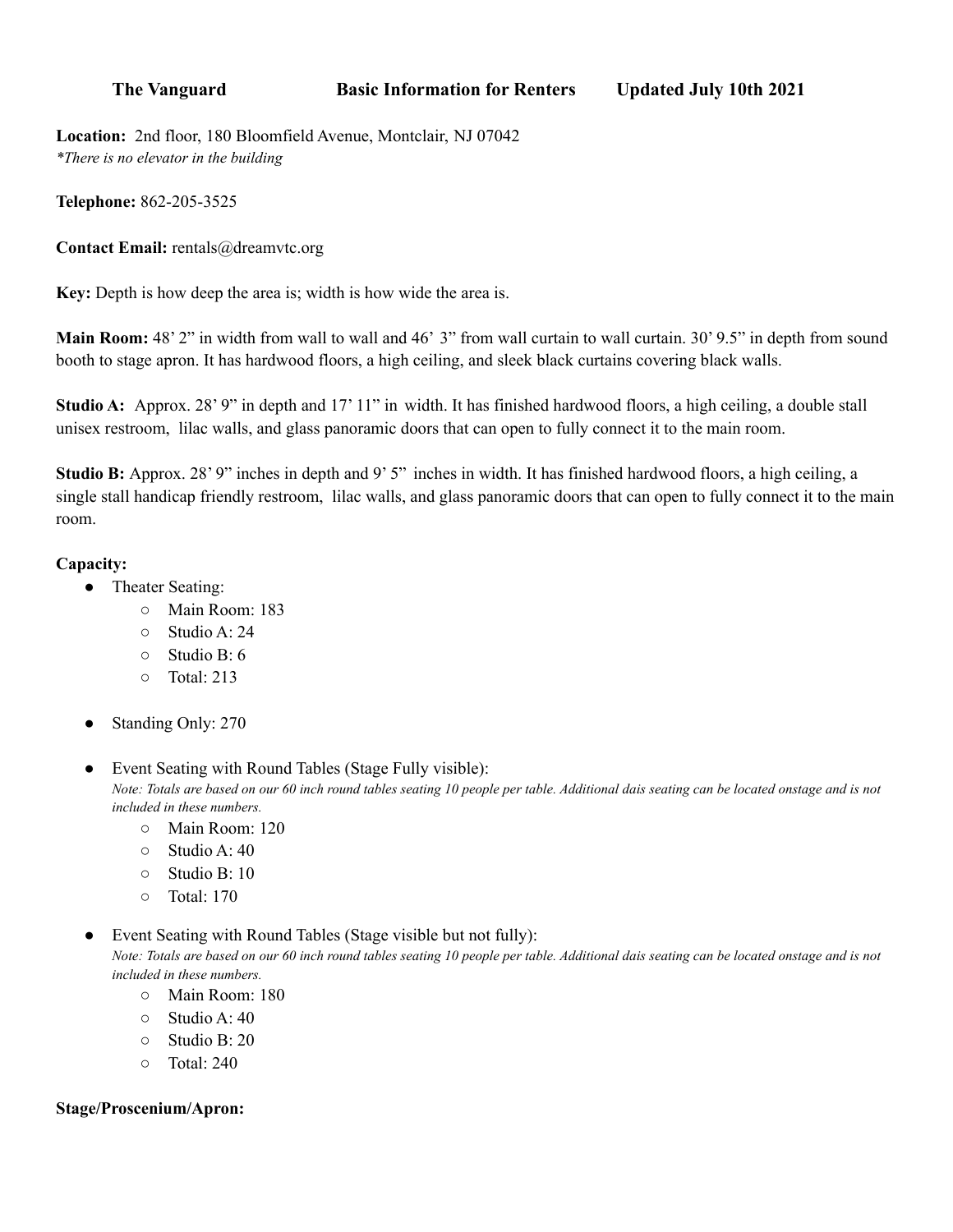- **Stage:** Proscenium stage with two levels. Stage floor is black. There is a step separating the stage from the apron. The step is 8 inches in height. We have a 16' 7.5" inches in depth from step to the back wall and 14' 6" in depth from the step to the back curtain. It is 19' 6" inches in width. It is 9' 7.5" in height from floor of stage to electric grid and 10' 2.5" inches in height from floor of stage to ceiling.
- **Upstage Proscenium:** 18' 1.5" wide, 8' 5" in height
- **Apron:** 35'5" in width and 11' in depth. From apron floor to ceiling, it is 10' 11" in height. From apron floor to lighting grid, it is 10' 4.5" in height. From floor to iron beam, it is 9' 2" in height. From main room floor to apron, it is 2 feet in height.
- **Stage Left Wing:** The wings are split into two parts via a black curtain. The space from the wing curtain to the wall is concealed from the audience and acts well as an aisle for actors to use or extra storage space for sets and props. The wing space from the curtain to the stage is visible to the audience and works well for entrances/exits as well as extra storage for sets in a minimally distracting location. From wall to stage it is 6'6" in width and 14' 6" in depth. From wall to curtain, it is 2' 7.5" in width and 15' 5" in depth. From Curtain to stage, it is 3'10" inches wide and 14' 6" in depth.
- **Stage Right Wing:** Same as the stage left wing, split into two parts via a black curtain. The space from the wing curtain to the wall is concealed from the audience and acts well as an aisle for actors to use or extra storage space for sets and props. The wing space from the curtain to the stage is visible to the audience and works well for entrances/exits as well as extra storage for sets in a minimally distracting location. The pulleys to operate the front curtain and traveler are located here. It is 14' 6" in depth and 6' 5" in width from wall to stage. 3' 7.5" in width and 14' 6" in depth from curtain to stage and 3' wide and 15' 5" deep from wall to curtain.

### **Backstage space:**

- **Backstage Left:** 9' 2.5" in depth and 13' 8.5" in width. There is also a dressing cubby which is 4' 6.5" by 4' 7.5" and a single stall restroom
- **Backstage Right:** 10' 6" in depth and 6' 3" in width. There is also a single stall bathroom.

## **Theatre is appropriate for:**

Dance recitals/performances, music recitals, play readings, lectures, meetings, movie nights, award ceremonies, wedding receptions, quinceaneras, bat/bar mitzvahs, children's workshops, theatrical performances. *Please Note: The theater is NOT accessible*

## **Available, depending on price package:**

### **Lighting System:**

 Element ETC Lighting Board Console Mini Moving lights Color Source JR. Zoom DB, 25 - 50 degree Zoom with Edison ADJ FS-1000 Spotlights

**Sound System:** Electro-Voice ELX 118P Electro-Voice ZLX-15P YAMAHA TF5 Digital Mixing Console Handheld Wireless Mics Wireless Face Mics